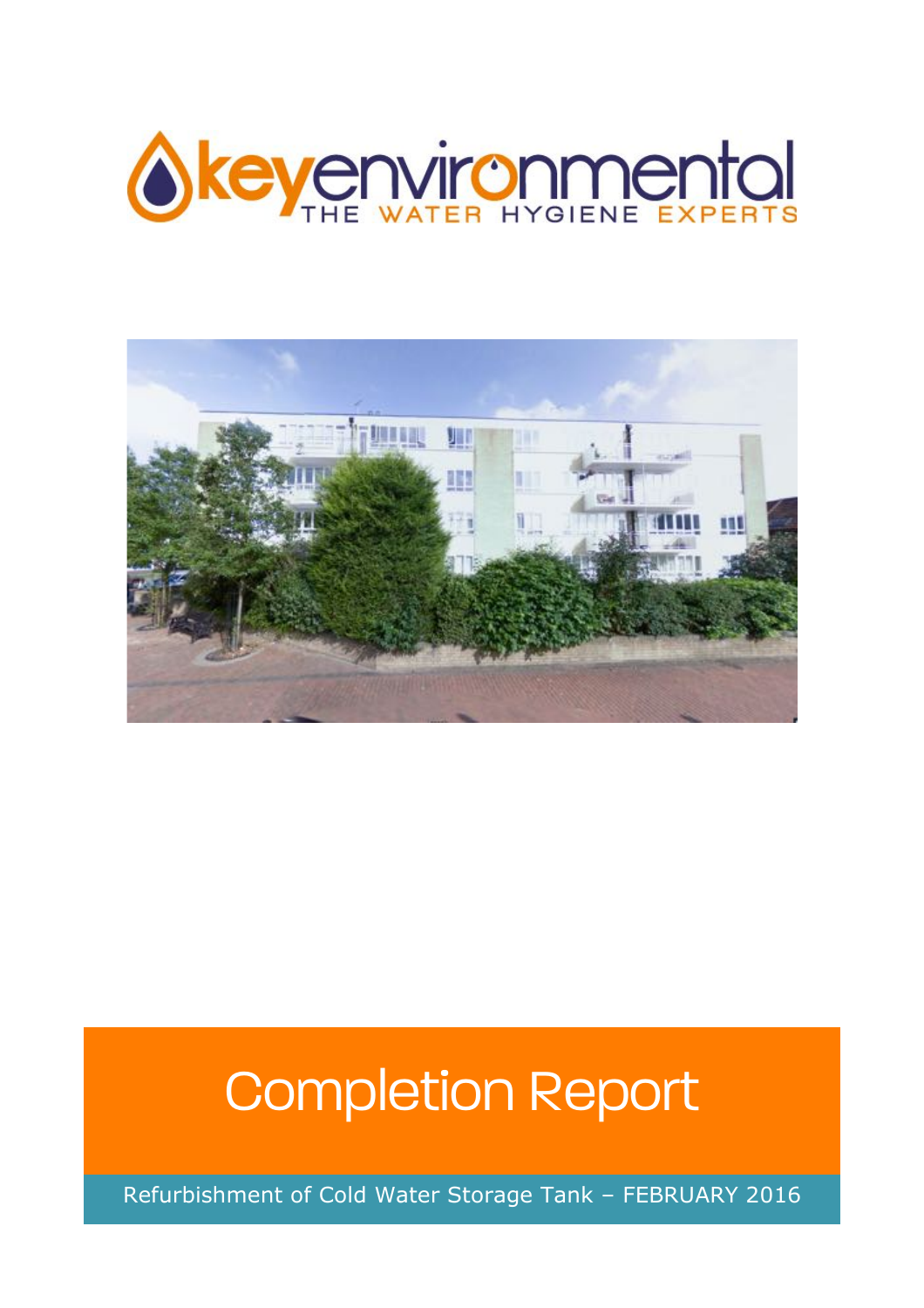## Project Brief



**Key Environmental Services** were asked to provide a solution to re-line the cold water storage tank supplying apartments 3, 4, 9, 10, 15, 16, 21 & 22 which had previously been fitted with a butyl flexible tank liner, but which had split, allowing water to ingress and stagnate between the liner and tank substrate.

We proposed that the tank be given long term protection by the application of a solvent free polyurethane coating.

The product employed was ACOTHANE DW, which offers numerous economic, technical and environmental features and benefits, some of which are highlighted below:

- $\triangleright$  WRAS / DWI Approved
- Ø Complete Solvent Free Technology
- $\triangleright$  Extremely Fast Curing Times, even at low temperatures
- $\triangleright$  High degree of flexibility  $\oslash$  > 35%, capable of accommodating structural movement compared with resin / epoxy / bitumastic coatings of <1.0%
- $\triangleright$  Superb adhesion to steel, concrete, GRP and many other substrates.
- $\triangleright$  High levels of impact and chemical resistance.
- $\triangleright$  Reduced downtime of storage tanks and process vessels refill after minimum of 6hrs after completion.
- $\triangleright$  Long life performance with minimal maintenance
- $\triangleright$  Easy clean, ceramic tile-like finish
- $\triangleright$  Application by brush / roller or plural component spray equipment
- $\triangleright$  Excellent track record for applications such as drinking water tanks, cooling towers, reservoirs etc.

The following pages show the methodology employed.

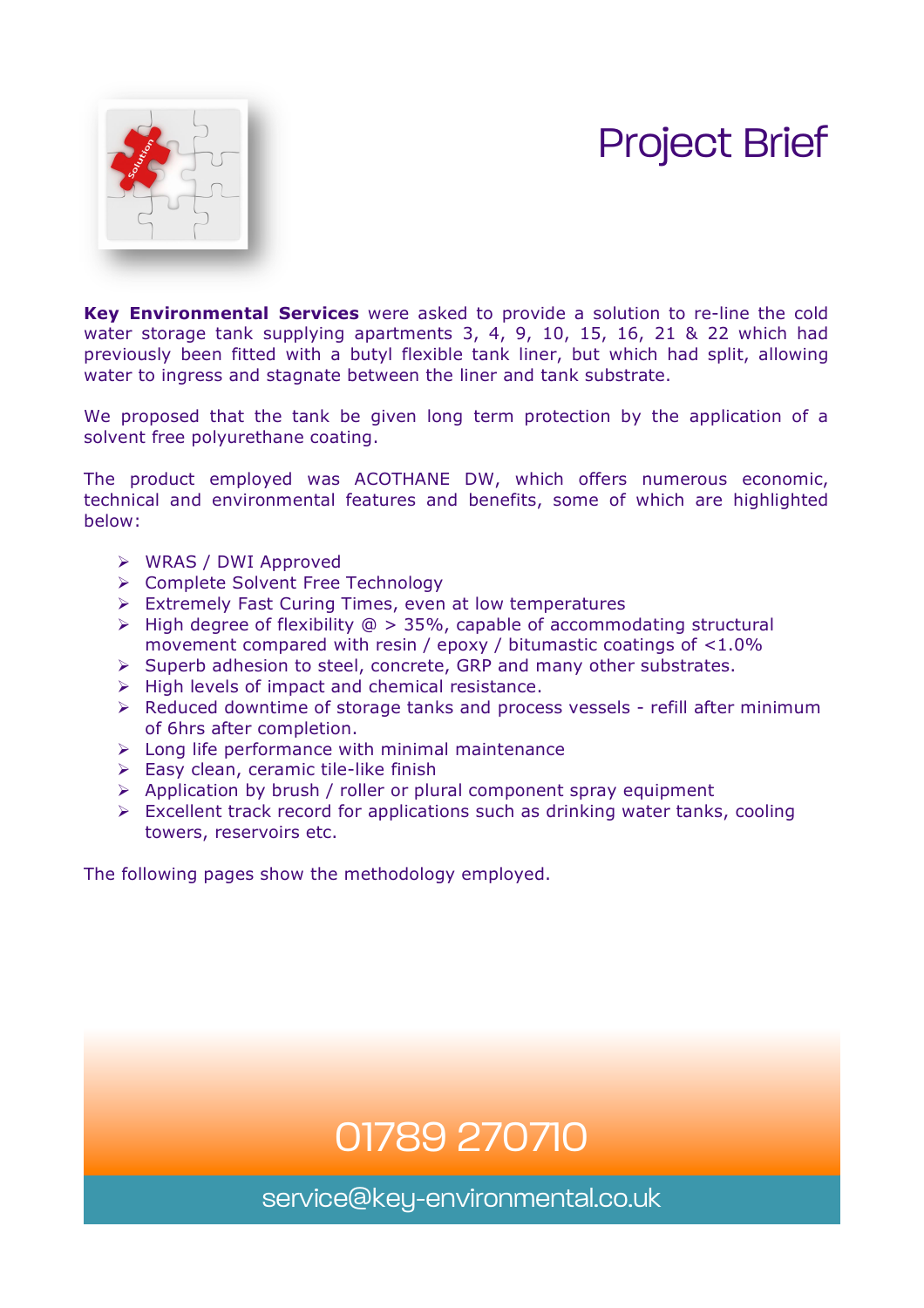# **Methodology**

There is a single GMS cold water storage tank located in the tank room of the block containing apartments 3, 4, 9, 10, 15, 16, 21 & 22. This is sized at  $1.5 \times 1.2 \times 1.2$  metres and is supplied direct from the town main supply.

This tank has previously been fitted with a butyl flexible tank liner, but this has now split, allowing water to ingress and stagnate between the liner and tank substrate.





The tank was then drained using a submersible pump and the failed butyl liner and insulation was removed.



### 01789 270710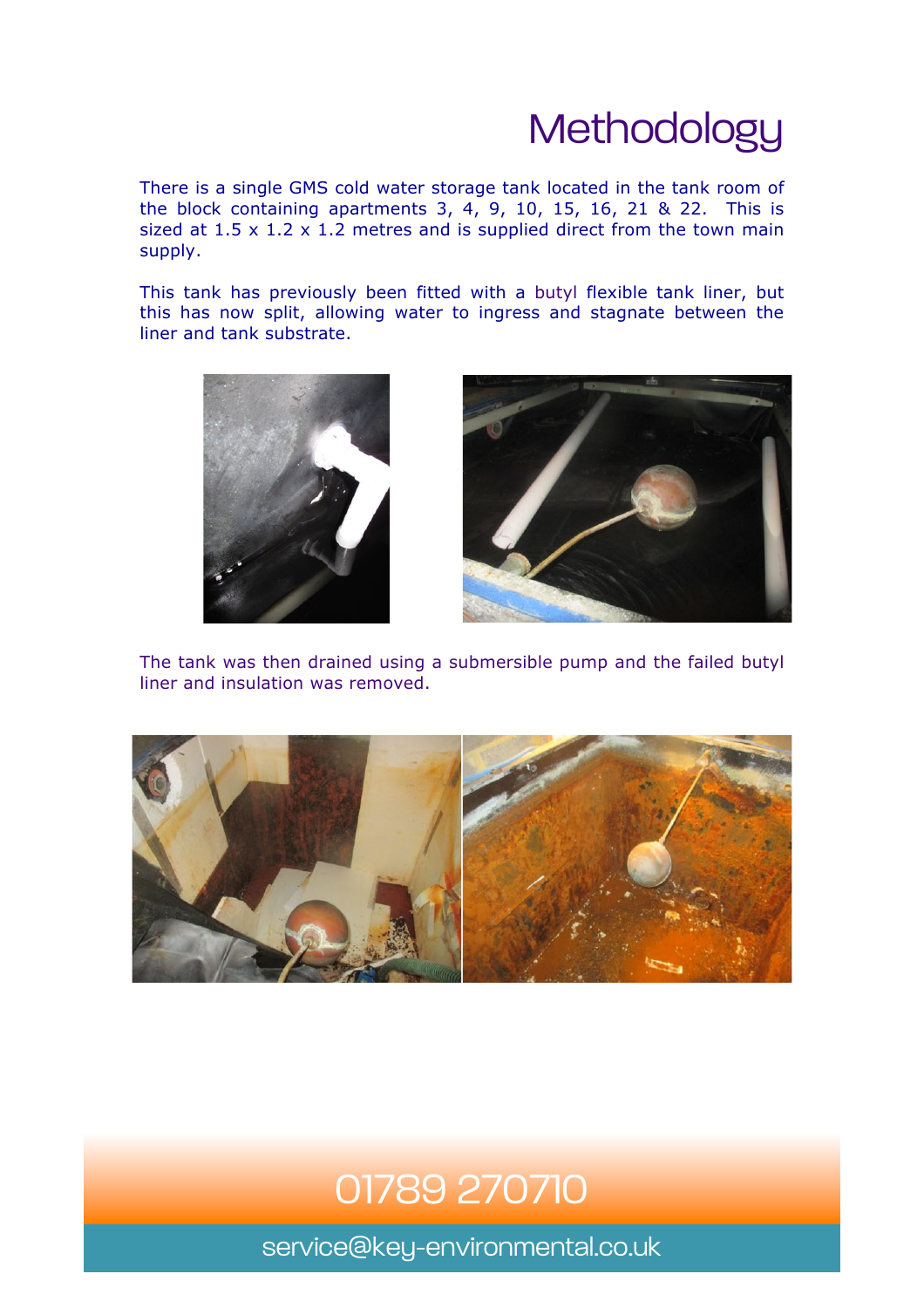The tank was then manually prepared with a scabblatex & wire brushes to provide a 65 micron surface profile to accept the new coating.



All joints then had a 'stripe coat' of Acothane DW applied to build up a nominal thickness of 3 – 5mm at the joints, followed by a base coat of Acothane DW over the entire tank internal surfaces



### 01789 270710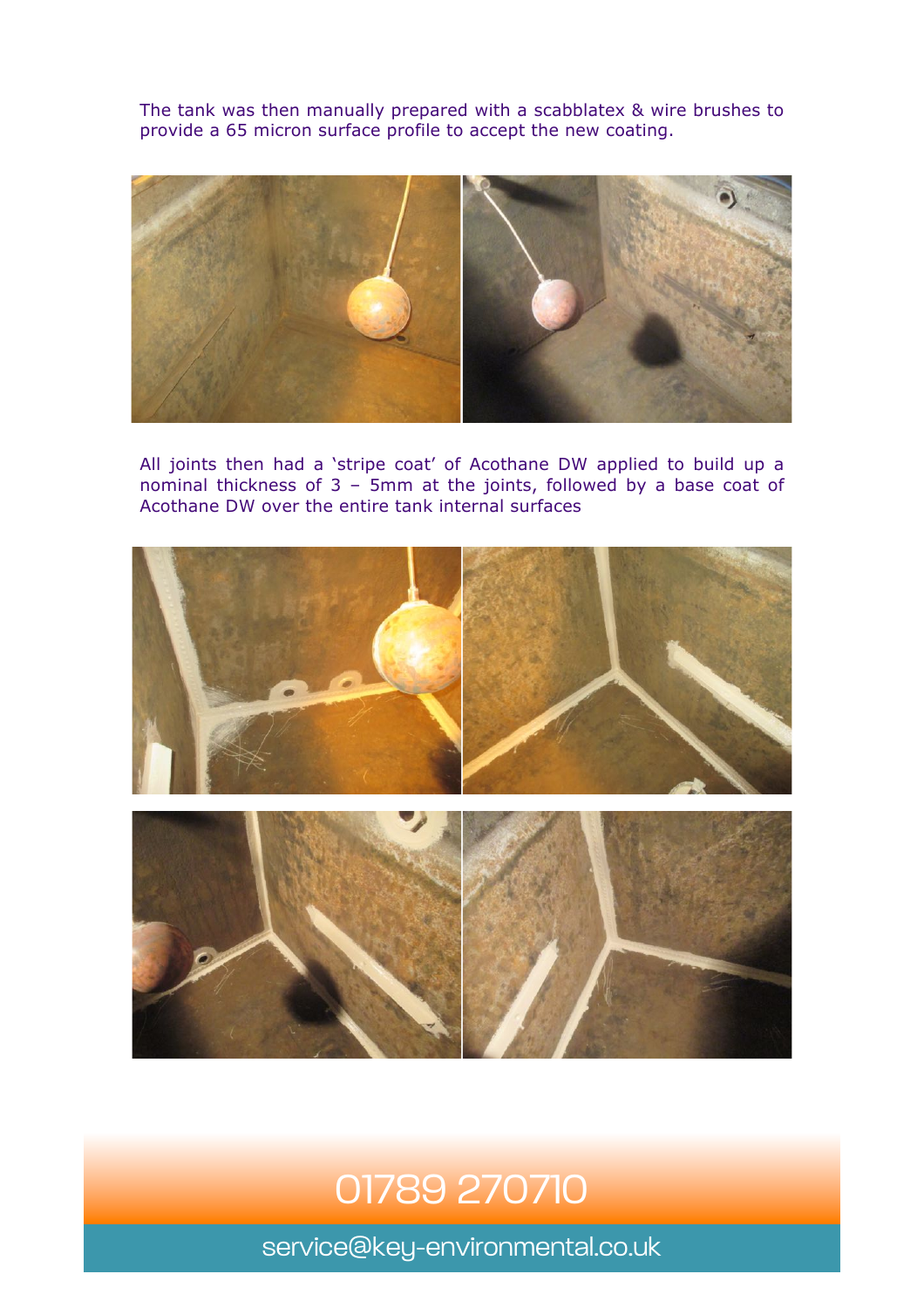

This was then repeated with a blue top coat





The sparge pipes were reinstalled to promote tangential flow of water through the tank. Upon final cure, the tank was then refilled and disinfected with SuperSil before being put back on line.

### 01789 270710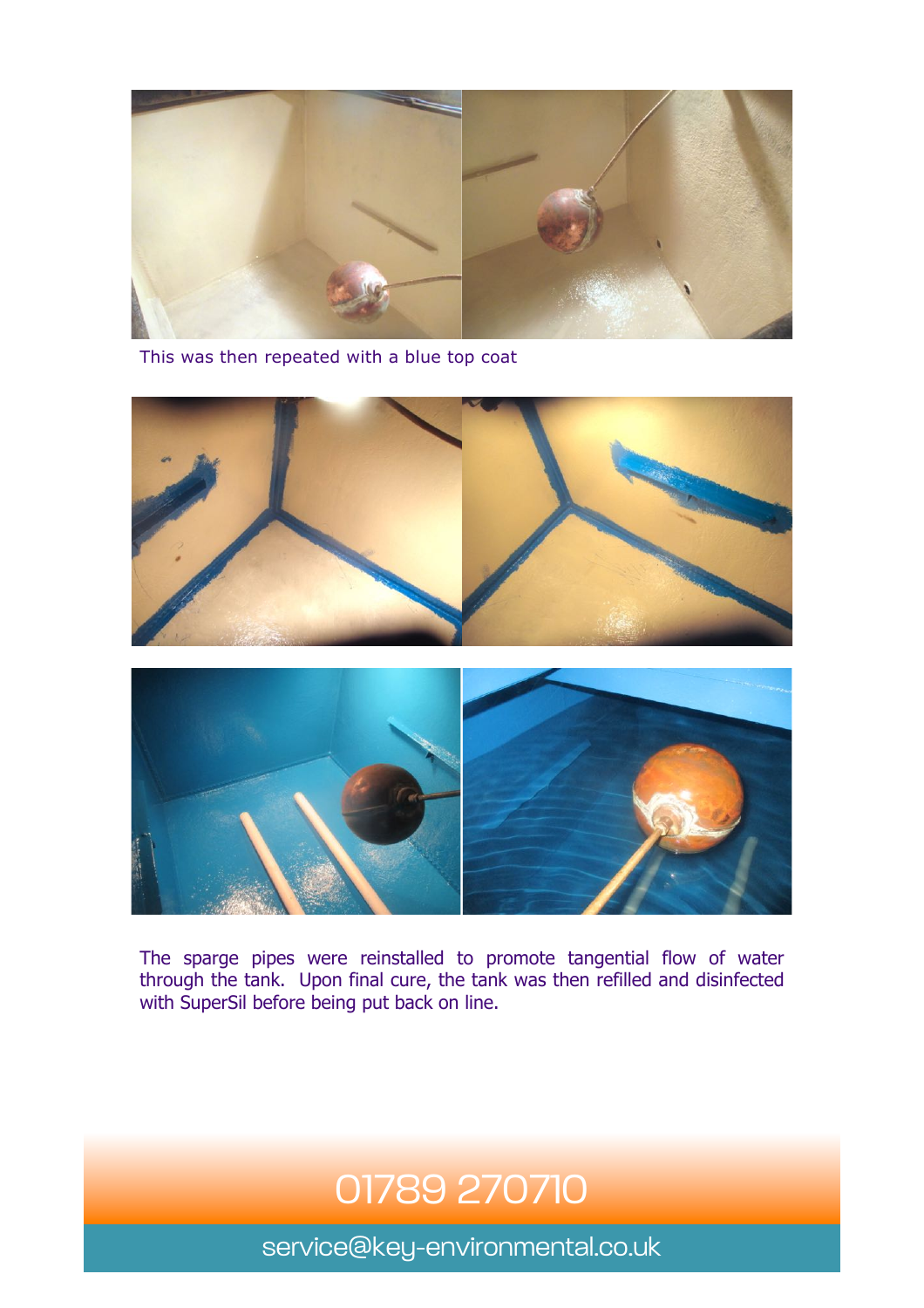The tank was also re-insulated externally with BCO MMMF insulation.